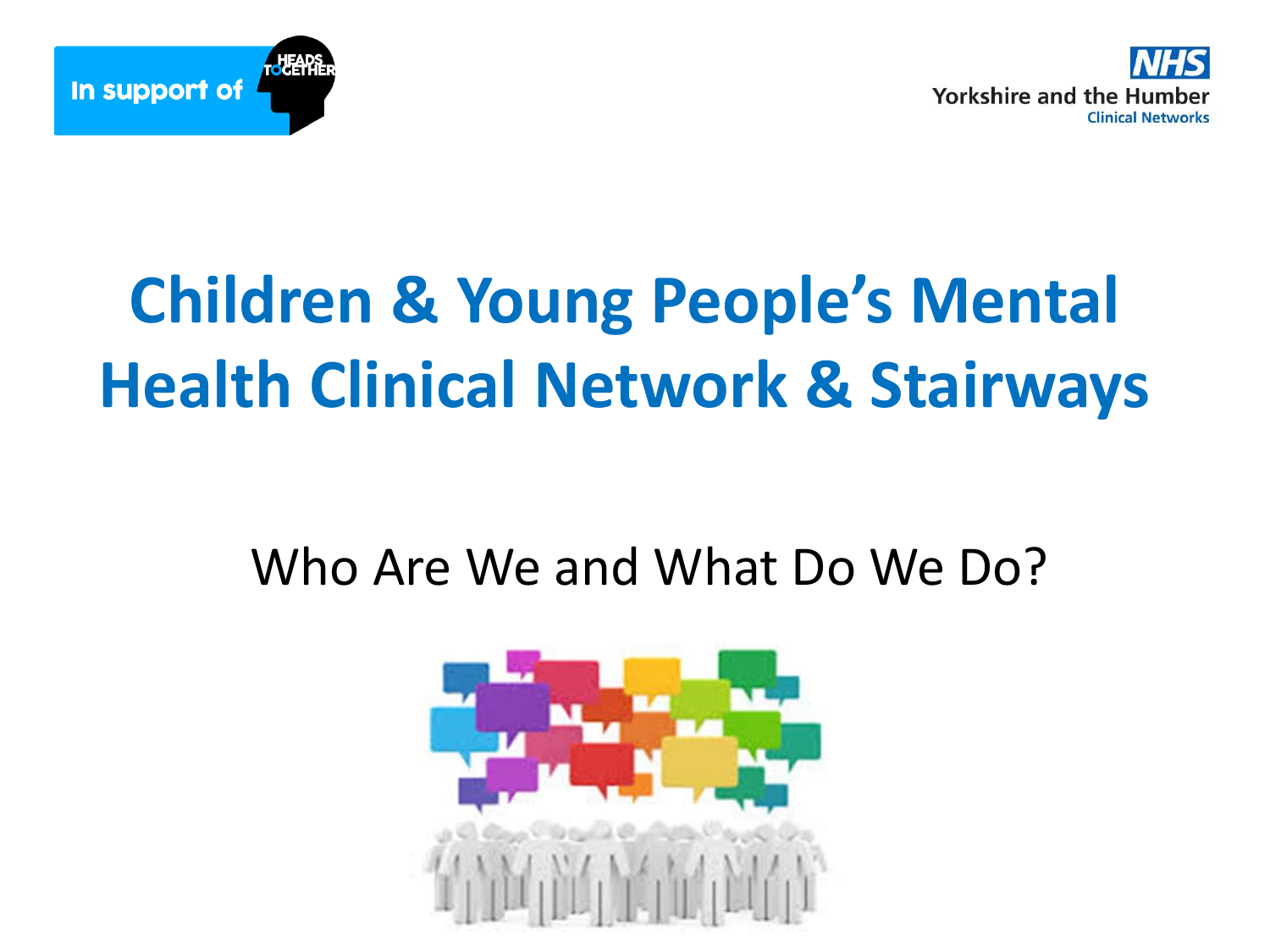# Hello! Who Are We?

- Core Team Members:
	- Andrew Clarke (Quality Improvement Manager)
	- Laura Whixton (Quality Improvement Lead)
- Plus…
	- Rob Mayall (Local Authority Advisor)
	- Claire Pearson (Clinical Advisor)
	- Anne Worrall-Davies (Clinical Advisor)
	- Kath Evans (National NHS England Sponsor)

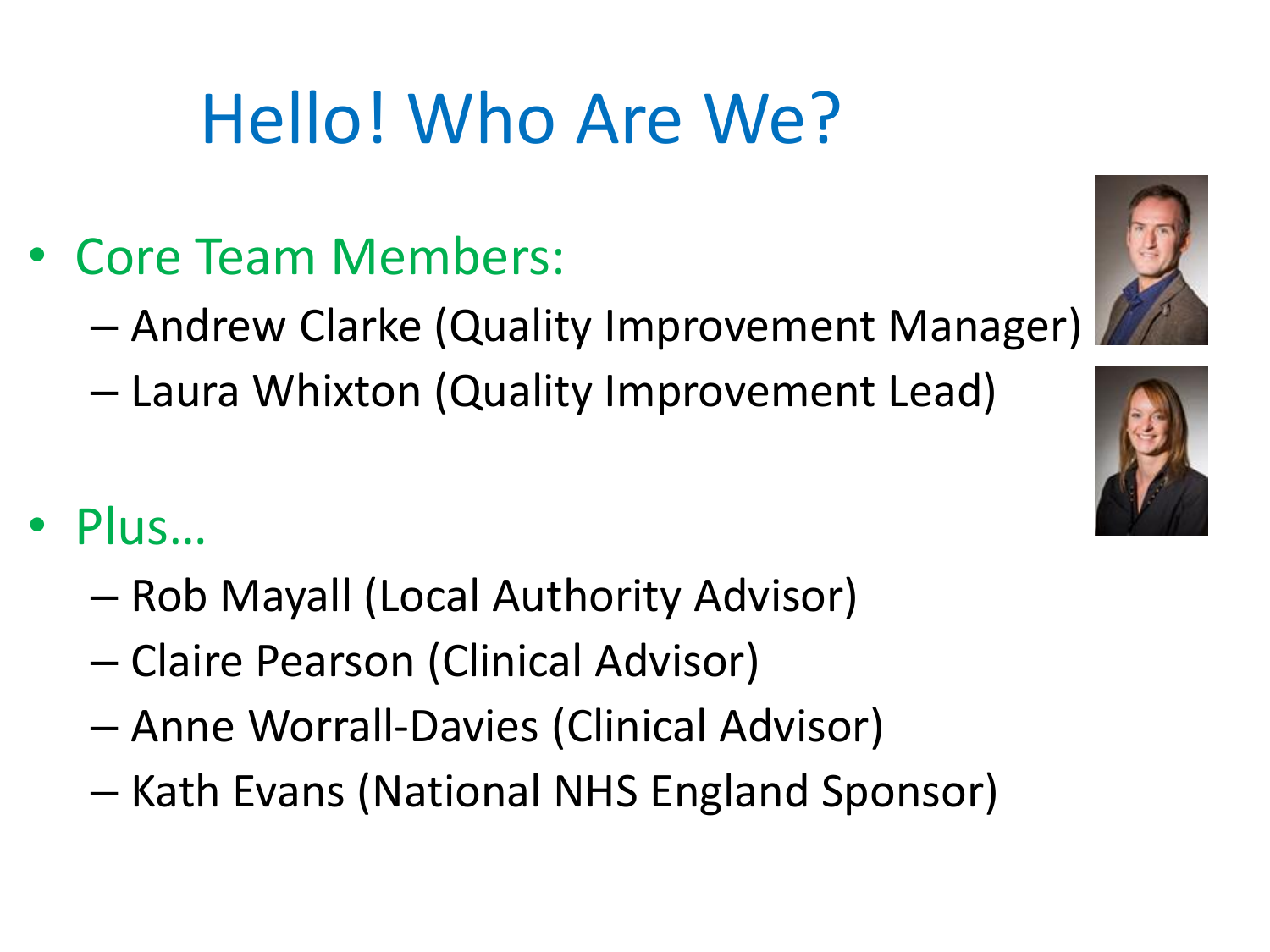

ture in mind

**NHS** 

# Why Are We Here?

- Future in Mind: Published in March 2015 this document explains what needs to happen to make mental health services better for children and young people.
- All areas across Yorkshire & the Humber are working hard to make changes and we are here to support them and help them achieve this. Each area has written something called a 'Local Transformation Plan' (LTP) which explains for the next 5 years what they will do.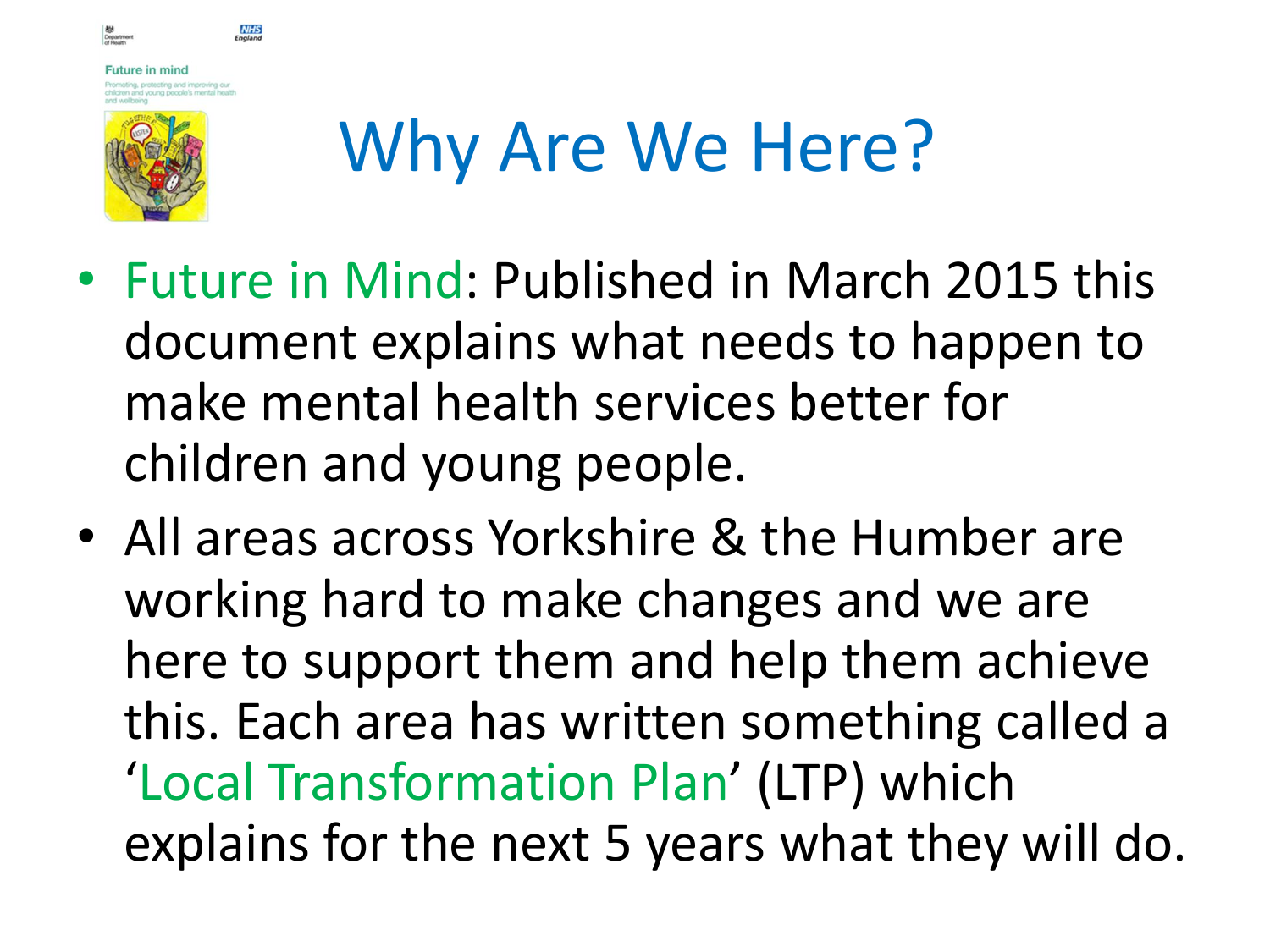## What Do We Do?

- As a network we bring everybody together; Clinical Commissioning Groups (CCGs), CAMHS Providers, Voluntary Organisations, Children and Young People, Public Health, Local Authorities, Department for Education and more to work together on common themes included in Local Transformation Plans, such as:
	- Eating disorders
	- Improving CYP mental health/emotional wellbeing in schools
	- Data and information to demonstrate change and improvement
	- Transition to adult mental health or moving to another area
	- Vulnerable groups, such as those being adopted

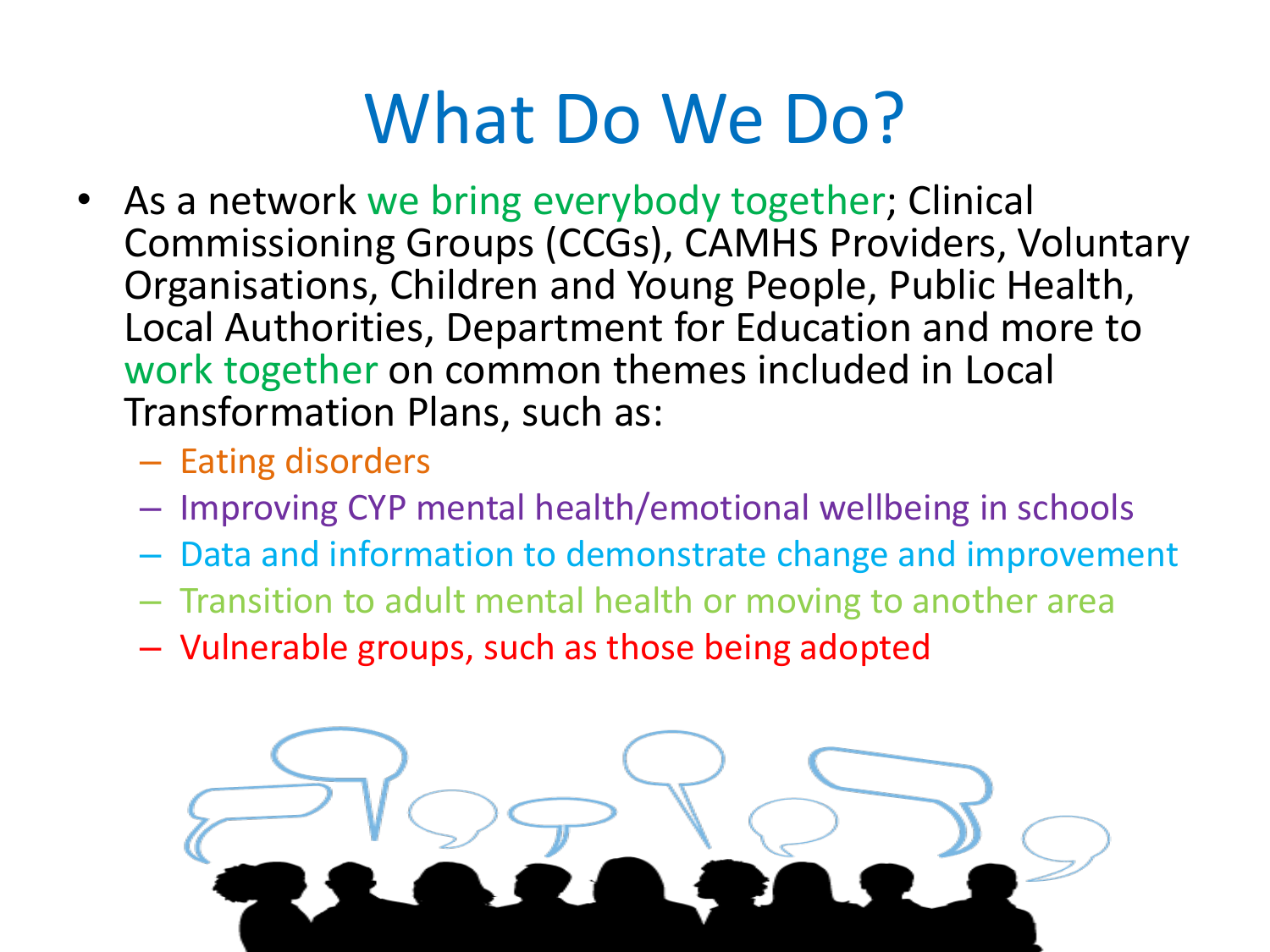### Why We Need You

- As a young person in Stairways (our CYP Advisory Group) you can:
	- Help keep our work on track and make sure we are not missing something
	- Be an expert of young people's needs and tell us about them
	- Influence future services by making suggestions, creating ideas to solve problems and working with us to make things happen
	- Support each other and share examples of work that you mmay  $\sim$  ave already done with other areas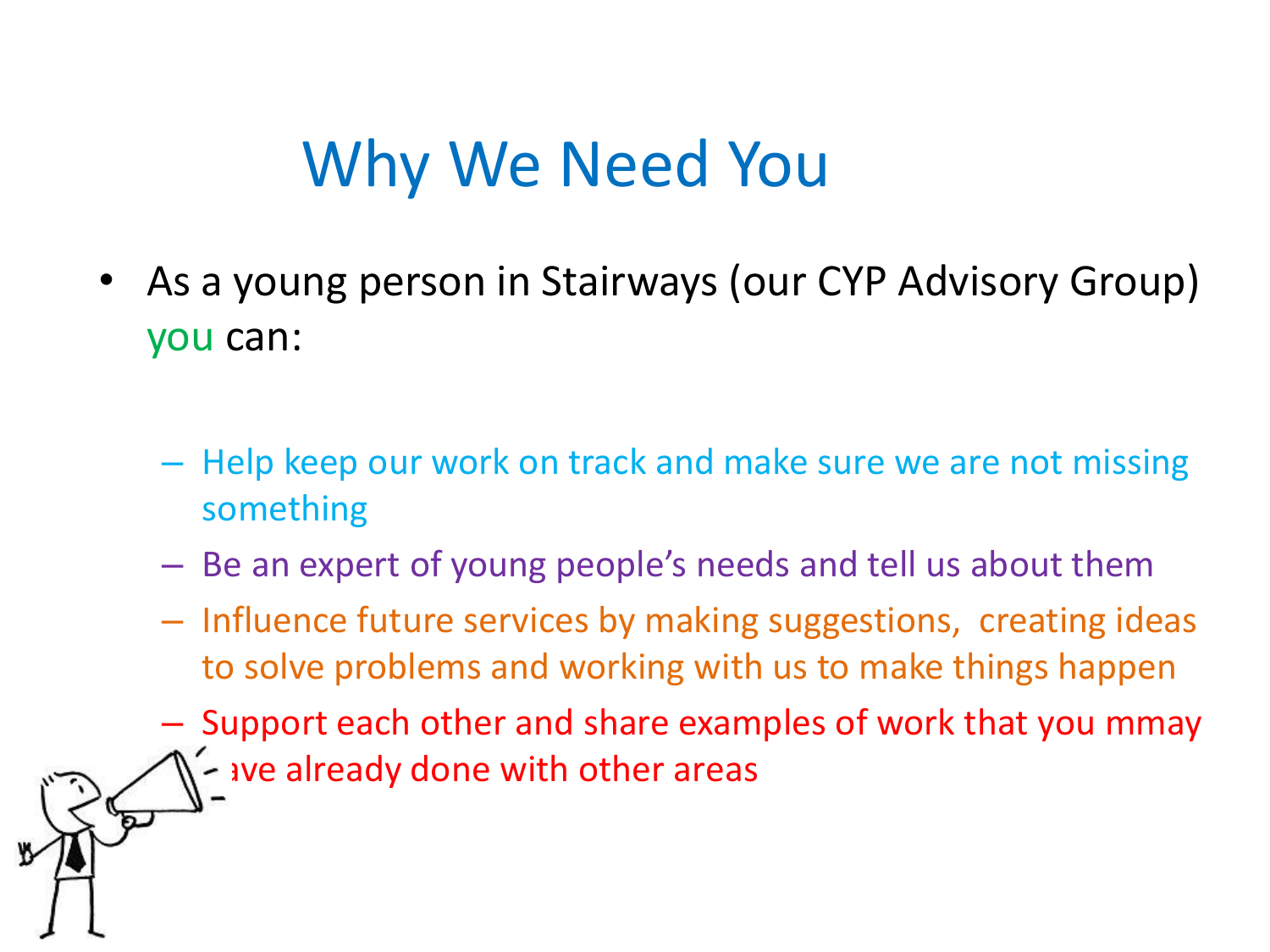#### A Bit More About Us

- All those common themes that we work on are written down in something called our 'Work Programme'.
- We regularly review our Work Programme to make sure we are on track and really making a difference. You can help us with this and we welcome you to make suggestions and challenges.

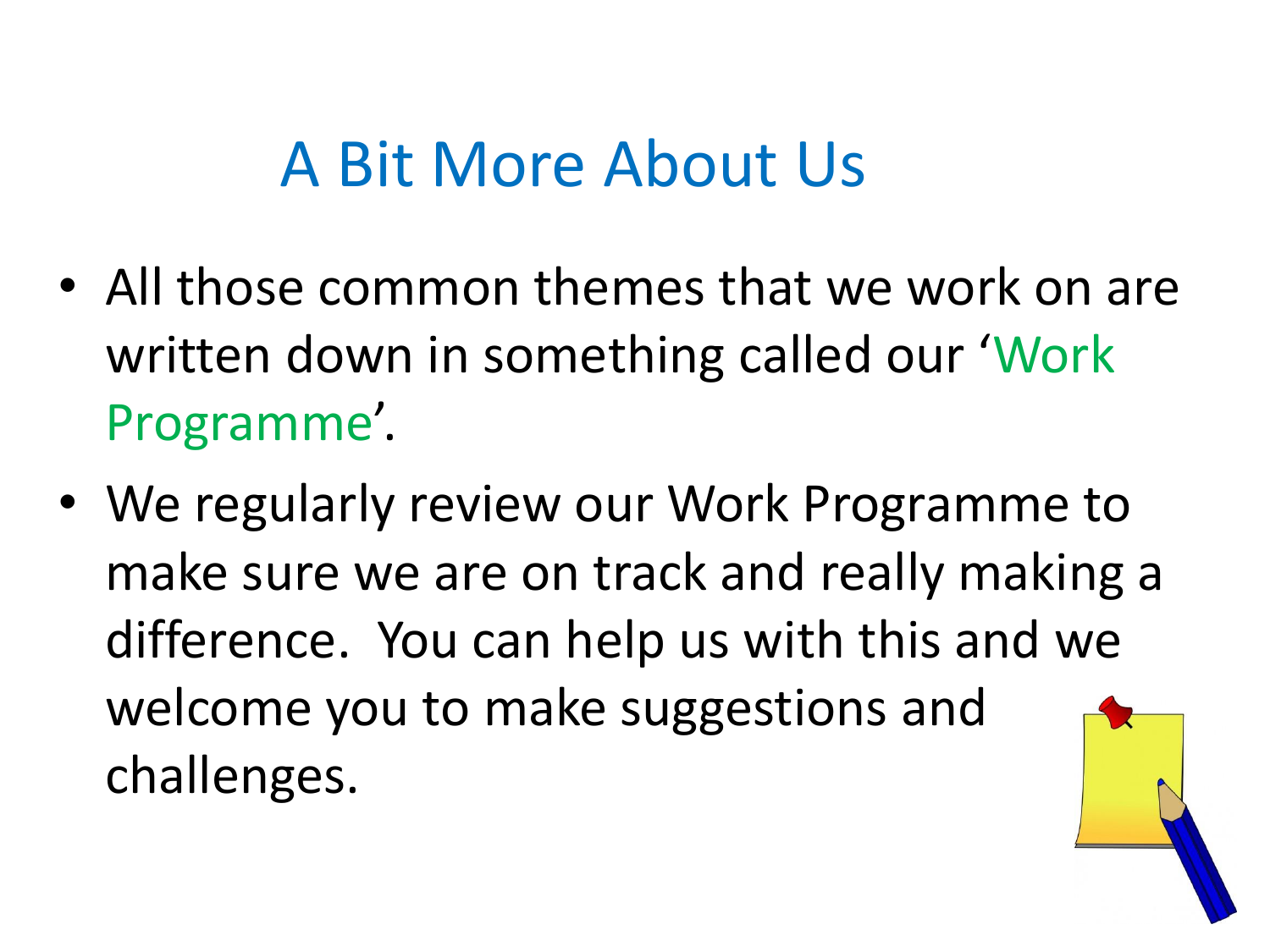## A Bit More About Us

We have two other groups of people who come together every two months:

#### 1. Y&H CYP Mental Health and Emotional Wellbeing Steering Group

This group decides what will happen next for our Work Programme . Members come from all those organisations already mentioned. The CYP Advisory Group will work really closely with this group of people, giving you the opportunity to influence them! You don't have to come to their meetings, but we will use the Facebook Group discussions as your main link in and out of this group.

#### 2. Lead Commissioner Forum

This is where people responsible (known as Lead Commissioners) for making Future in Mind and Local Transformation Plans happen come together to share ideas, support each other and discuss in more detail what we will do next. Once something is agreed by the Steering Group this is where the CYP Advisory Group can make suggestions on how something can be done.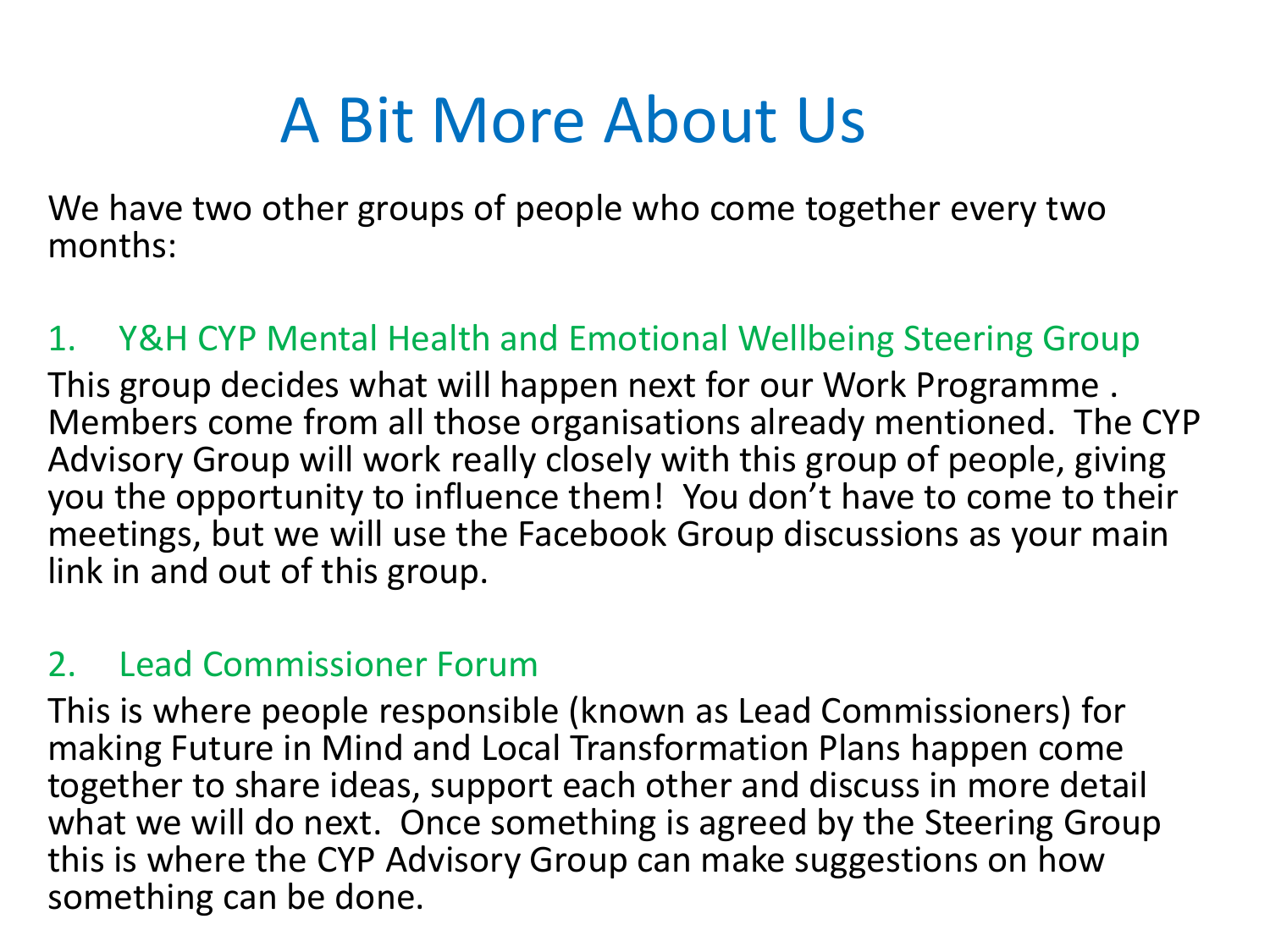### Group Photo!

Here is a picture of just a few people who are part of the Lead Commissioner Forum (they are a friendly bunch!):



Left to right: Rita Thomas (Specialised Commissioning), Steph Beal (Admin Support), Clare Hillitt (Network Manager), Nigel Parkes (Lead Commissioner Rotherham), Lee Golze (Lead Commissioner Doncaster), Matthew Peers (Commissioning Manager Sheffield), Jane Mischekno (Lead Commissioner Leeds), Alison Cockerill (Lead Commissioner East Riding), Lynn Powell (Local Authority Commissioner Calderdale), Patrick Otway (Lead Commissioner Barnsley), Claire Pearson (Clinical Advisor), George Thrippleton (Lead Commissioner Hull), Alison Bagnall (Adult Mental Health Clinical Network), Rob Mayall (Local Authority Advisor).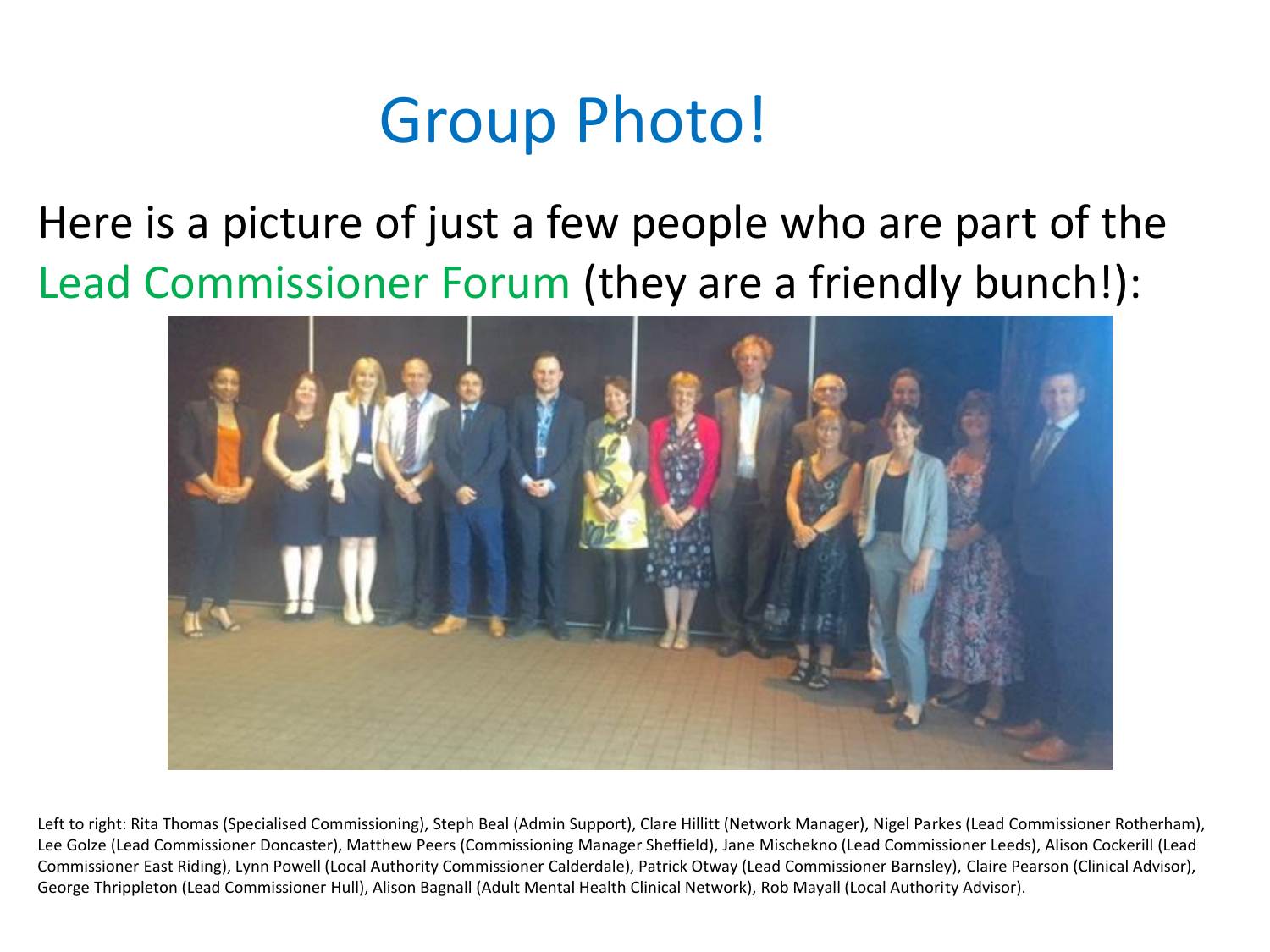#### Spread the Word!

If you know of any other young person who would like to get involved with Stairways please let them know and ask them to contact [laura.whixton@nhs.net](mailto:laura.whixton@nhs.net)